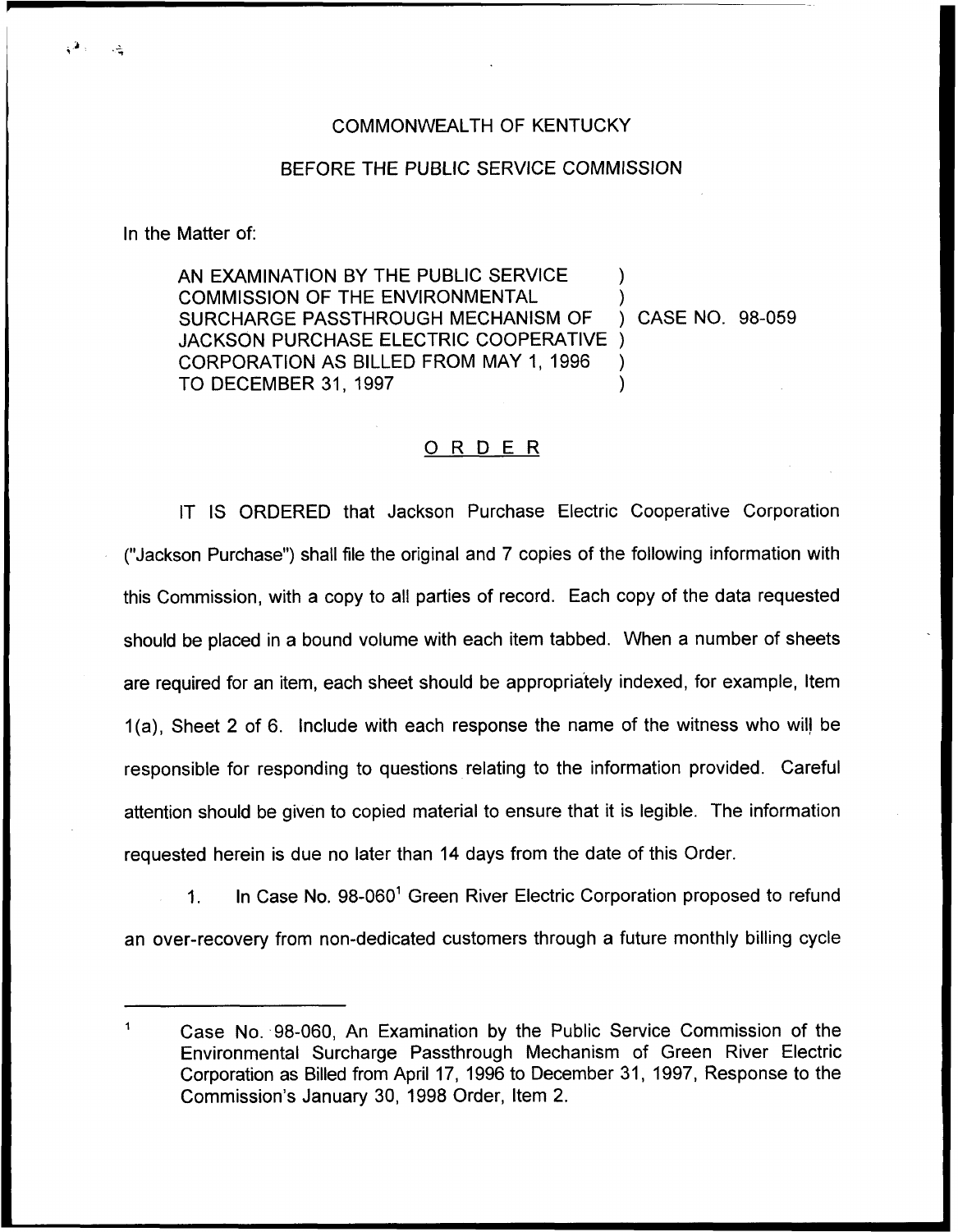as directed by the Commission, with the resulting minor over/under amount being waived. Is such a proposal acceptable to Jackson Purchase for resolving its overrecovery? If not, how does Jackson Purchase propose to address its over-recovery?

2. Refer to the response to the Commission's January 30, 1998 Order, Item 1(a), page 2 of 2. In Case No.  $96-329$ , the Commission accepted Jackson Purchase's determination that it had over-recovered \$7,667.04 from its non-dedicated delivery point customers and Jackson Purchase was ordered to reduce the billing factor used in the next monthly surcharge passthrough filing subsequent to the date of the final Order. In Item 1(a), page 2 of 2, the ES Form 2.0 submitted by Jackson Purchase begins with the accumulated over/under recovery as shown in schedules submitted in Case No. 96-329. However, the refund of \$7,667.04 does not appear to be factored into the amounts reported in columns 10 and 11 of ES Form 2.0. This conclusion is supported by the fact that all of the amounts reported in column 8, "Amount Billed Customers," match with the supporting information filed in Item 1(a)(4). There is no reference in that information to the \$7,667.04 refund. It appears that Jackson Purchase may have overstated its overrecovery by \$7,667.04.

a. Has the refund ordered in Case No. 96-329 been recognized in the amounts reported in columns 10 and 11 of ES Form 2.0? If yes, provide the calculations which demonstrate its inclusion.

 $\overline{2}$ Case No. 96-329, An Examination by the Public Service Commission of the Environmental Surcharge Passthrough Mechanism of Jackson Purchase Electric Cooperative Corporation as Billed from December 1, 1995 to April 30, 1996, final Order dated December 20, 1996.